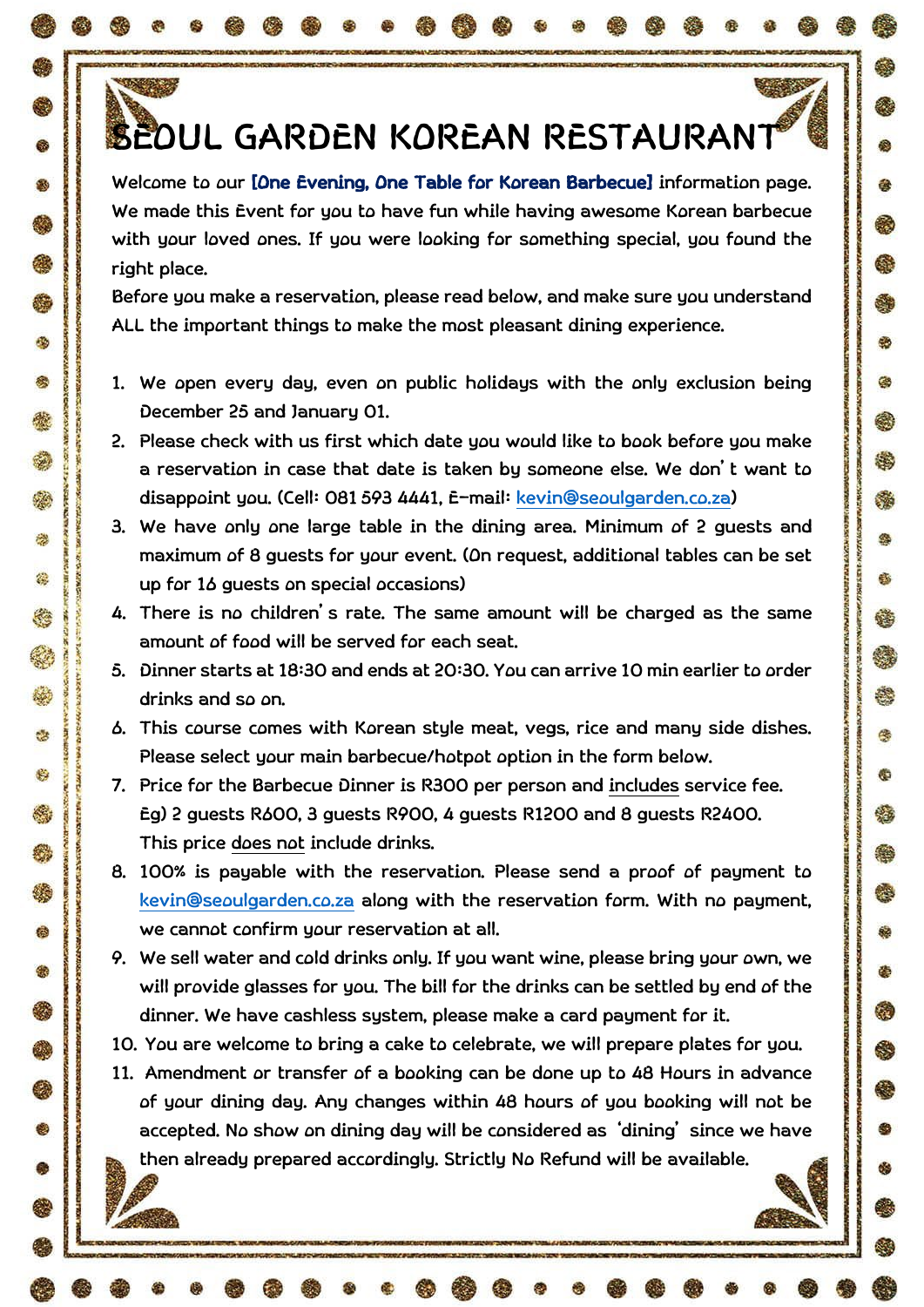| DINNER RESERVATION FORM |  |
|-------------------------|--|
|                         |  |

 $\sim 3$ 

Ġ.

۵

83

e.

爨

穆

僫

**CONVERTING CONTINUES IN A REPORT OF A STATE OF A STATE** 

Ø

 $\bullet$ 

零

麝

 $\epsilon$ 

檫

**SKI** 

機

鋆

念

編

÷

粉

繑

S.

终

Ġ

金

霙

线

Q

Ø

e

 $\mathbb{R}^2$ 

**CELL NO:** 

**DATE YOU'D LIKE TO HAVE DINNER ON?** 

**HOW MANY GUESTS IN TOTAL? (Min 2 and Max 16)**

**WHAT'S THE OCCASION?** 

**ANY FOOD ALLEGIES?** 

**FOOD/S THAT YOU CAN'T/DON'T EAT?** 

## **PLEASE CHOOSE YOUR BARBECUE OPTION**

| 1. Bulgogi                 | - Thin, marinated slices of Beef sirloin with various vegs                        |  |
|----------------------------|-----------------------------------------------------------------------------------|--|
| 2. Galbi                   | – Marinated Beef short ribs                                                       |  |
| 3. Samgyupsal              | - Plain Pork belly (comes with vegetables and sauces)                             |  |
| 4. Jeyuk Bokum             | - Thinly sliced Pork fillet & vegs mixed in spicy sauce                           |  |
| 5. Dakgalbi                | - Diced Chicken and vegs marinated in a spicy sauce                               |  |
| <b>6.</b> Haemul Bokum     | - Spicy Calamari and Prawns with various vegetables                               |  |
| 7. Beoseot Bulgogi         | - Various Mushrooms and vegs in a Korean classic<br>marinating sauce (VEGETARIAN) |  |
| number of guests visiting) | (Please ensure that the number of portions selected in total is equal to the      |  |